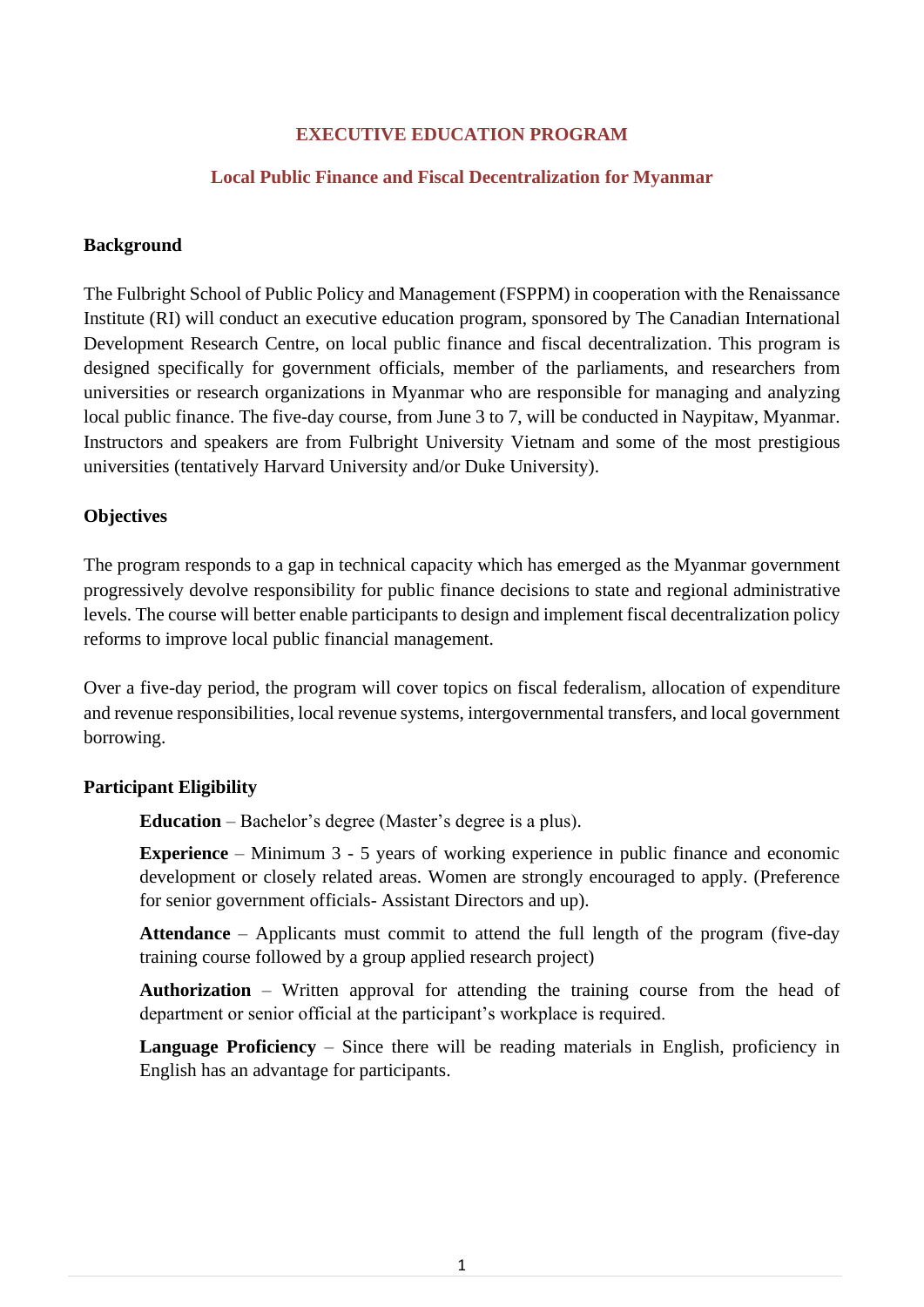## **Tentative Participant Composition**

| Ministry/<br><b>Organization</b>       | <b>Department</b>                                                    | Nay Pyi<br>Taw | Yangon       | <b>Bago</b> | <b>Mandalay</b> | <b>Shan</b> |
|----------------------------------------|----------------------------------------------------------------------|----------------|--------------|-------------|-----------------|-------------|
| Ministry of<br>Planning and<br>Finance | <b>Planning Department</b>                                           | 1              | 1            | 1           | 1               | 1           |
|                                        | <b>Budget Department</b>                                             | $\overline{2}$ | 1            | 1           | 1               | 1           |
|                                        | <b>Internal Revenue Department</b>                                   | $\overline{2}$ | $\mathbf{1}$ | 1           | 1               | 1           |
|                                        | <b>Intergovernmental Fiscal</b><br><b>Relation Department (IFRD)</b> | $\overline{2}$ |              |             |                 |             |
|                                        | Joint Public Account Committee<br>(JPAC)                             | $\overline{2}$ | 1            | 1           | 1               | 1           |
| Parliament                             | Support Staff to the Public<br><b>Account Committee</b>              |                | 1            | 1           | 1               | 1           |
| Research/<br>Academic<br>Institutions  |                                                                      |                | 5            |             |                 |             |
| <b>Total</b>                           |                                                                      | 9              | 10           | 5           | 5               | 5           |
| <b>Grand Total</b>                     |                                                                      |                |              |             |                 | 34          |

#### **Faculty**

Vu Thanh Tu Anh, Fulbright University Vietnam Huynh The Du, Fulbright University Vietnam Jay Rosengard, Harvard University Nguyen Xuan Thanh, Fulbright University Vietnam

## **Financial Assistance**

The course will be fully funded by the Canadian International Development Research Centre.

Participants will receive:

- Travel and lodging allowance.
- A stipend to cover meals and incidental expenses.
- Travel and health insurance for the duration of the training course.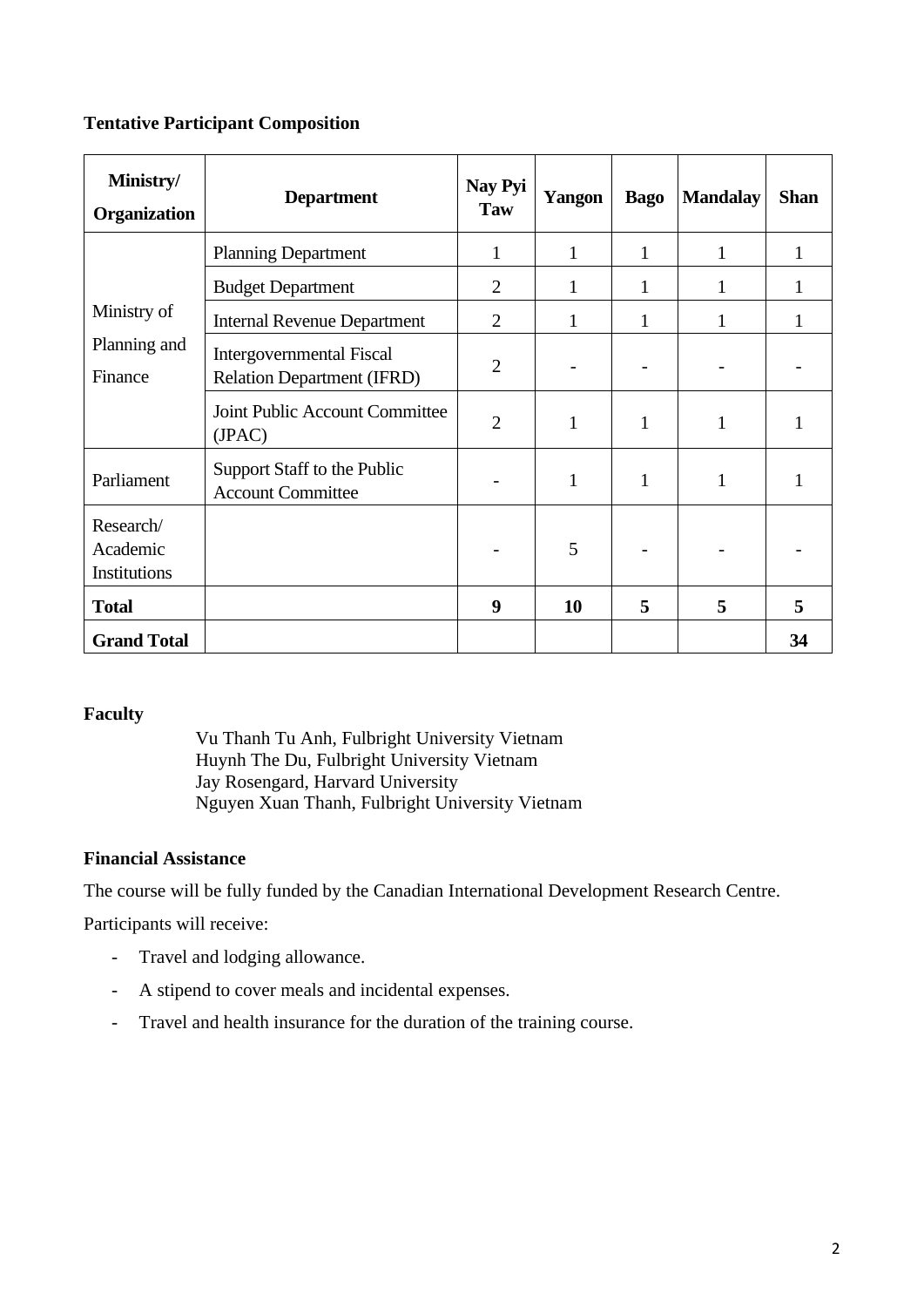# **Contact**

If you have any questions or concerns about the training, please do not hesitate to contact the Renaissance Institute.

# **Khin Moe Myint**

Program Director, Renaissance Institute Tel: 09 250 185 185 E-mail: [khinmoe.myint@rimyanmar.org](mailto:khinmoe.myint@rimyanmar.org)

## **Chaw Su Min Han**

Program Associate, Renaissance Institute Tel: 09 798437334 E-mail: [chawsu.minhan@rimyanmar.org](mailto:chawsu.minhan@rimyanmar.org)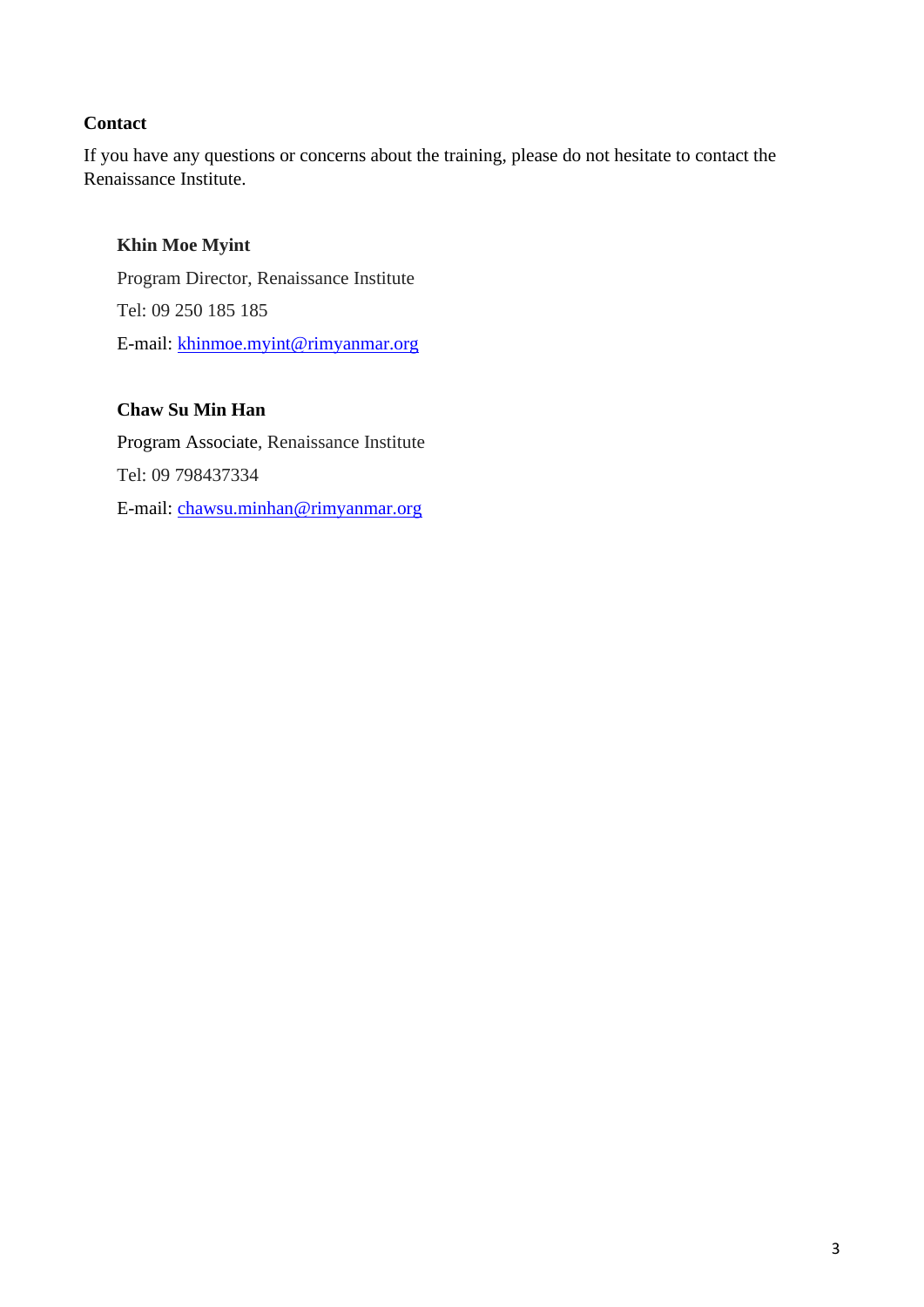# **Course Outline**

### **Day 1 (June 3): Fiscal Decentralization**

Session 1 (09:00-10:30): Fiscal federalism and public choice – Nguyen Xuan Thanh *Coffee Break (10:30-10:45)* Session 2 (10:45-12:15): The political economy of fiscal decentralization – Jay Rosengard *Lunch (12:15-13:30)* Session 3 (13:30 -15:00): Decentralization challenges facing low and lower-middle income countries – Jay Rosengard *Coffee Break (15:00-15:15)* Session 4 (15:15 – 16:45): Case Study Presentation (Yangon) – Vu Thanh Tu Anh

### **Day 2 (June 4): Fiscal Decentralization and Political Reforms**

Session 1 (09:00-10:30): International trends in political, administrative and fiscal decentralization – Nguyen Xuan Thanh

*Coffee Break (10:30-10:45)*

Session 2 (10:45-12:15): Roles of central and sub-national governments – Jay Rosengard

*Lunch (12:15-13:30)*

Session 3 (13:30 -15:00): Allocation of expenditure and revenue responsibilities – Jay Rosengard

*Coffee Break (15:00-15:15)*

Session 4 (15:15 – 16:45): Case Study Presentation (Naypyitaw) – Vu Thanh Tu Anh

#### **Day 3 (June 5): Local Revenue Systems**

Session 1 (09:00-10:30): Income taxation – Jay Rosengard

*Coffee Break (10:30-10:45)*

Session 2 (10:45-12:15): Sales taxation – Nguyen Xuan Thanh

*Lunch (12:15-13:30)*

Session 3 (13:30 -15:00): Property taxation – Jay Rosengard

*Coffee Break (15:00-15:15)*

Session 4 (15:15 – 16:45): Local Revenue Mobilization: A Case study on China and Vietnam – Nguyen Xuan Thanh